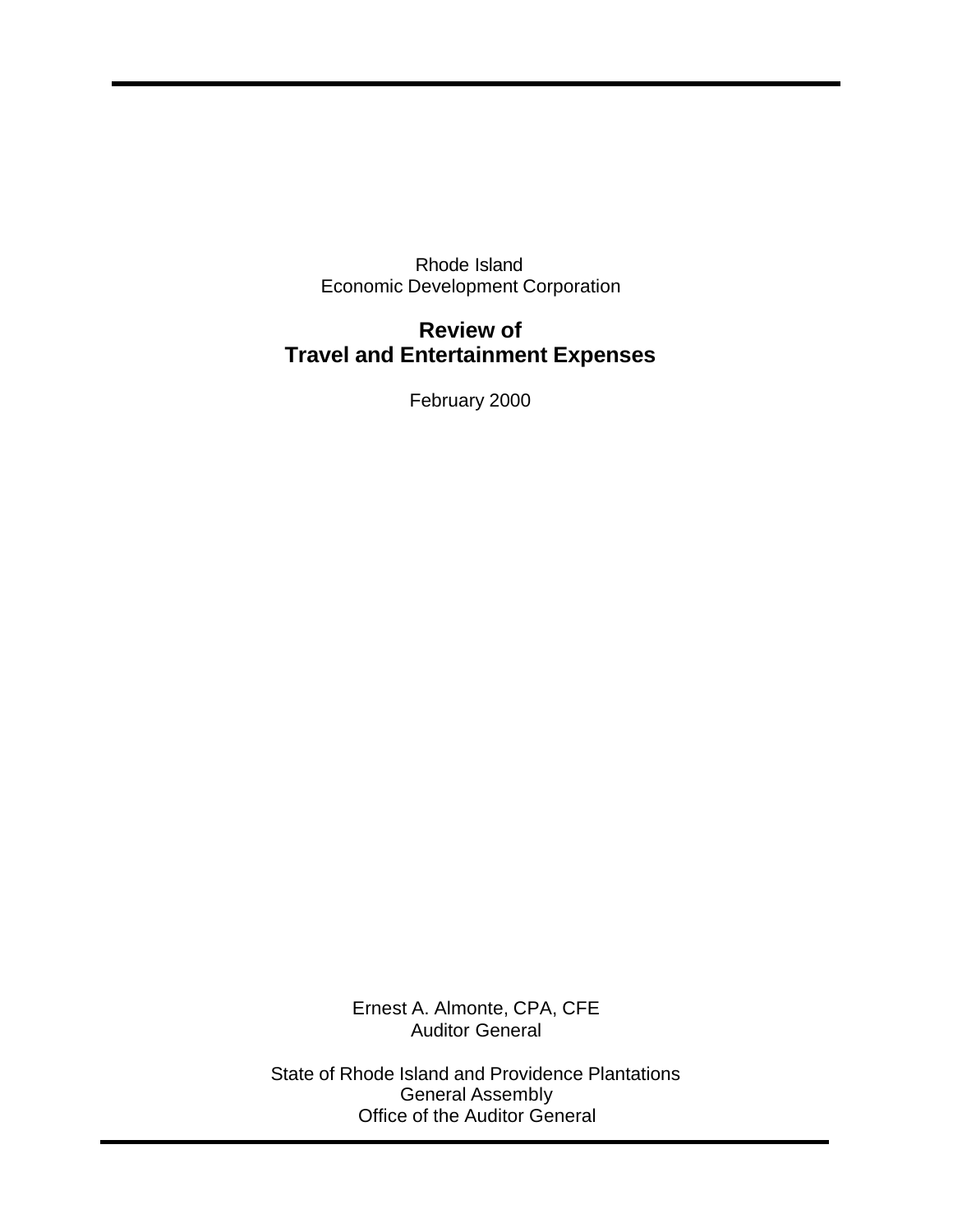State of Rhode Island and Probidence Plantations



**GENERAL ASSEMBLY** Office of the Auditor General 1145 Main Street Pawtucket, Rhode Island 02860-4807

OFFICE  $(401)$  222-2435<br>FAX (401) 222-2111

February 16, 2000

#### JOINT COMMITTEE ON LEGISLATIVE SERVICES

SPEAKER John B. Harwood, Chairman

Senator Paul S. Kelly Senator Dennis L. Algiere Representative Gerard D. Martineau Representative Robert A. Watson

We have completed a review of the travel and entertainment expenses of the Rhode Island Economic Development Corporation. Our findings and recommendations are contained herein as outlined in the Table of Contents.

Sincerely,

Cens A. Almarte

Ernest A. Almonte, CPA, CFE Auditor General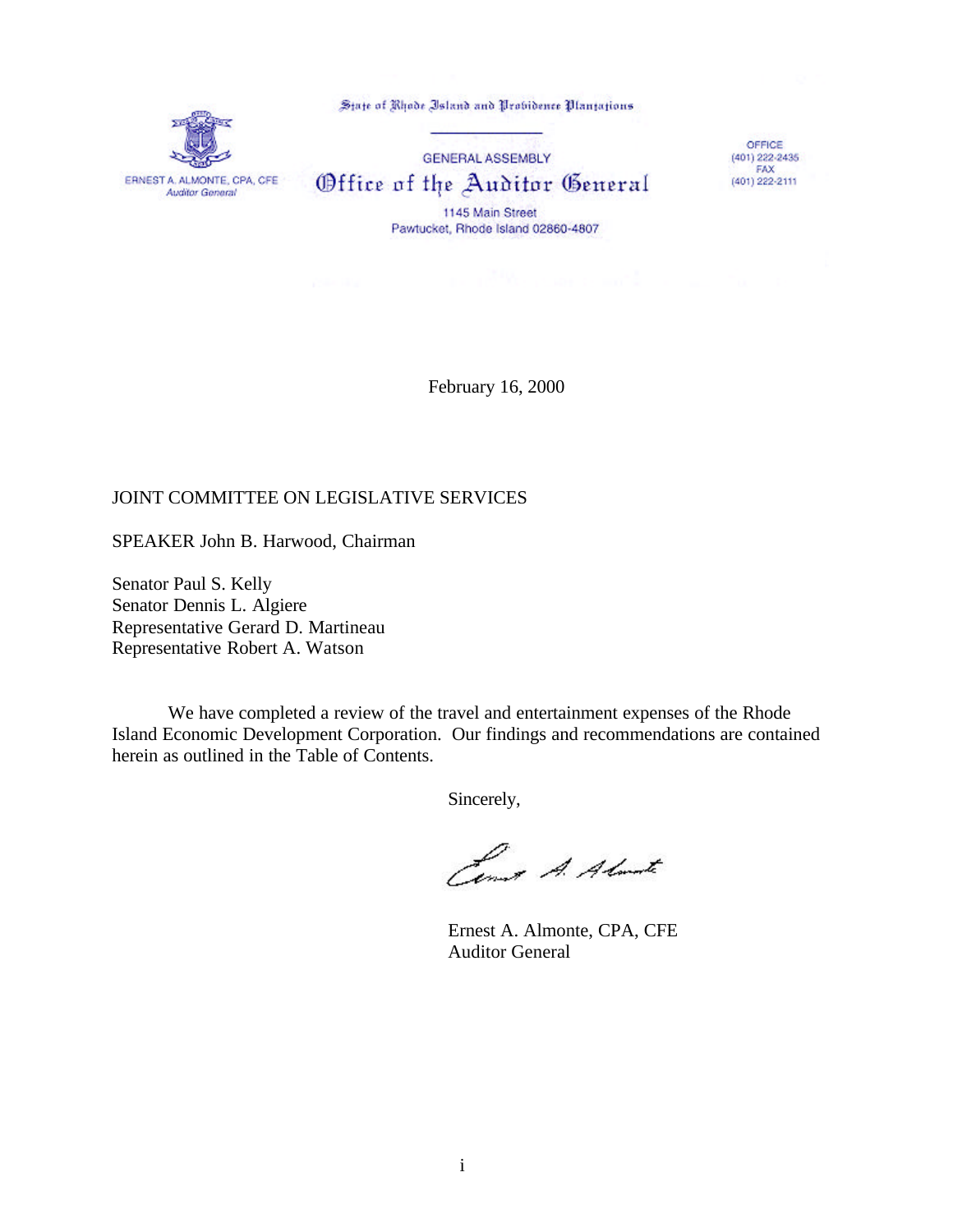## **RHODE ISLAND** ECONOMIC DEVELOPMENT CORPORATION

# **TABLE OF CONTENTS**

## I. INTRODUCTION

# II. FINDINGS AND RECOMMENDATIONS

# **III. APPENDICES**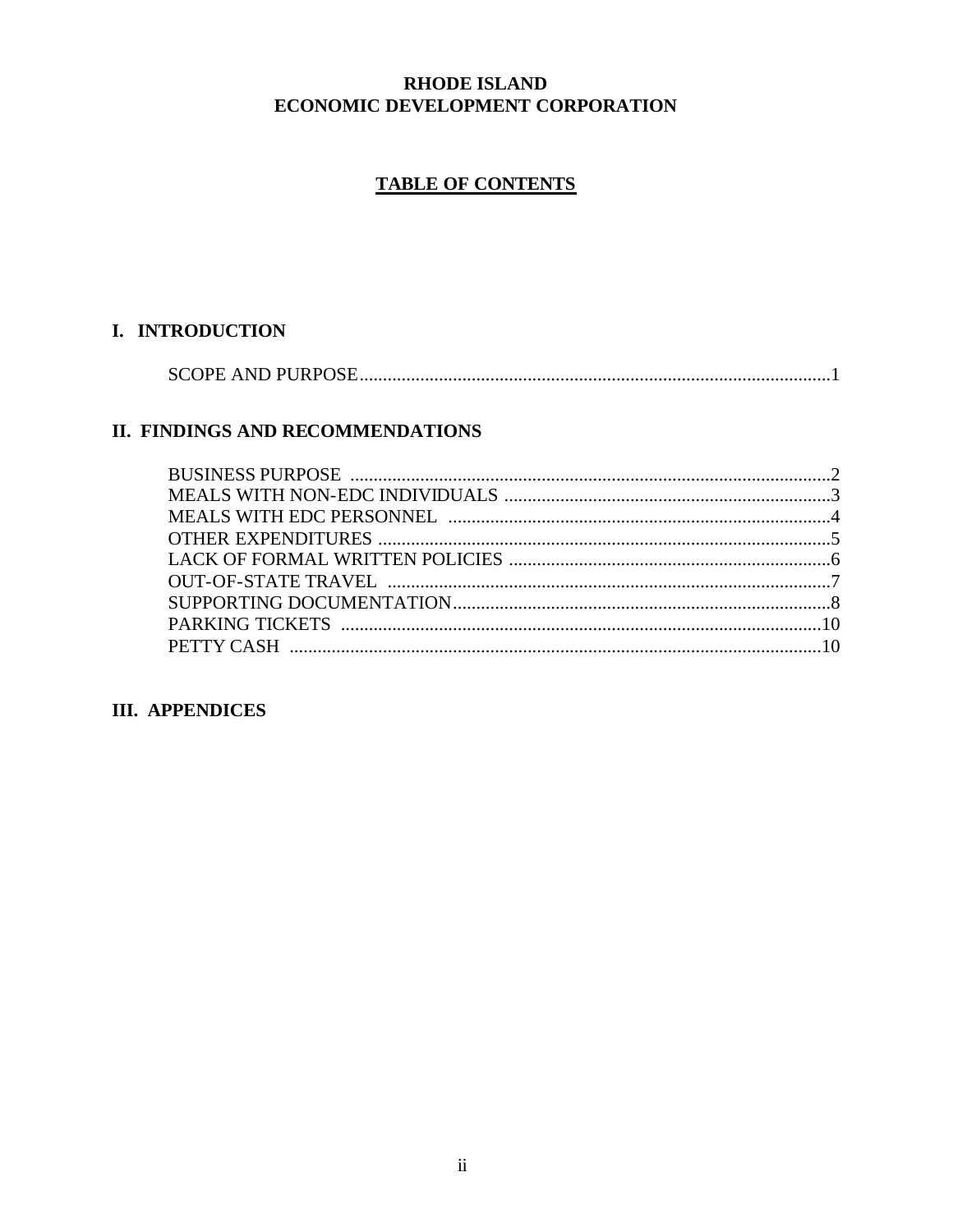# **I. INTRODUCTION**

#### **SCOPE AND PURPOSE**

We have reviewed all the credit card billings for the six corporate credit cards issued to the Rhode Island Economic Development Corporation (EDC) from inception in October 1997 to cancellation of the credit cards in December 1999. Total charges to these credit cards totaled \$99,972.77; individual totals for the six persons who held credit cards at the EDC are summarized below:

| Title                                          | Amount       |
|------------------------------------------------|--------------|
| <b>Executive Director</b>                      | \$20,878.38  |
| Deputy Director                                | 17,352.51    |
| <b>General Counsel</b>                         | 20,645.89    |
| <b>Associate Director, Corporate Services</b>  | 7,086.64     |
| <b>Associate Director, Strategic Marketing</b> |              |
| Development (since May 1999 only)              | 5,813.96     |
| Director of Tourism                            | 28,195.39    |
| TOTAL.                                         | \$ 99,972.77 |

See Appendix A for a summary of charges by category.

For each transaction listed on the monthly credit card bills, we examined supporting documentation (restaurant receipts, hotel bills, etc.) provided to us to determine whether the charge was an appropriate business expense. In the absence of such documentation, we reviewed handwritten notations on credit card bills, and personal calendars of the cardholder to determine whether a charge appeared reasonable. While this type of evidence was of use to us, it should not be used as a substitute for objective documentation, such as receipts.

We reviewed employee reimbursement requests for fiscal years 1999 and 2000 (through January 6, 2000) as well. As with credit card bills, we reviewed the documentation submitted with the reimbursement requests to determine reasonableness of the reimbursement. We considered also the policies of the EDC with regard to travel and entertainment expenses for the period of our review.

The purpose of our review was to determine the appropriateness and reasonableness of the travel and entertainment expenses charged to corporate credit cards issued to EDC personnel, as well as those expenses reimbursed through the EDC accounting system. We relied on documentation provided to us by the EDC to make these determinations. We could not confirm in the time available to us the attendance of non-EDC personnel at specific meetings or events, what specific individuals at these events consumed or what costs may have been borne by others.

We interviewed five of the six persons who were issued corporate credit cards (and the legal representatives of the sixth person) and reviewed certain credit card charges with them.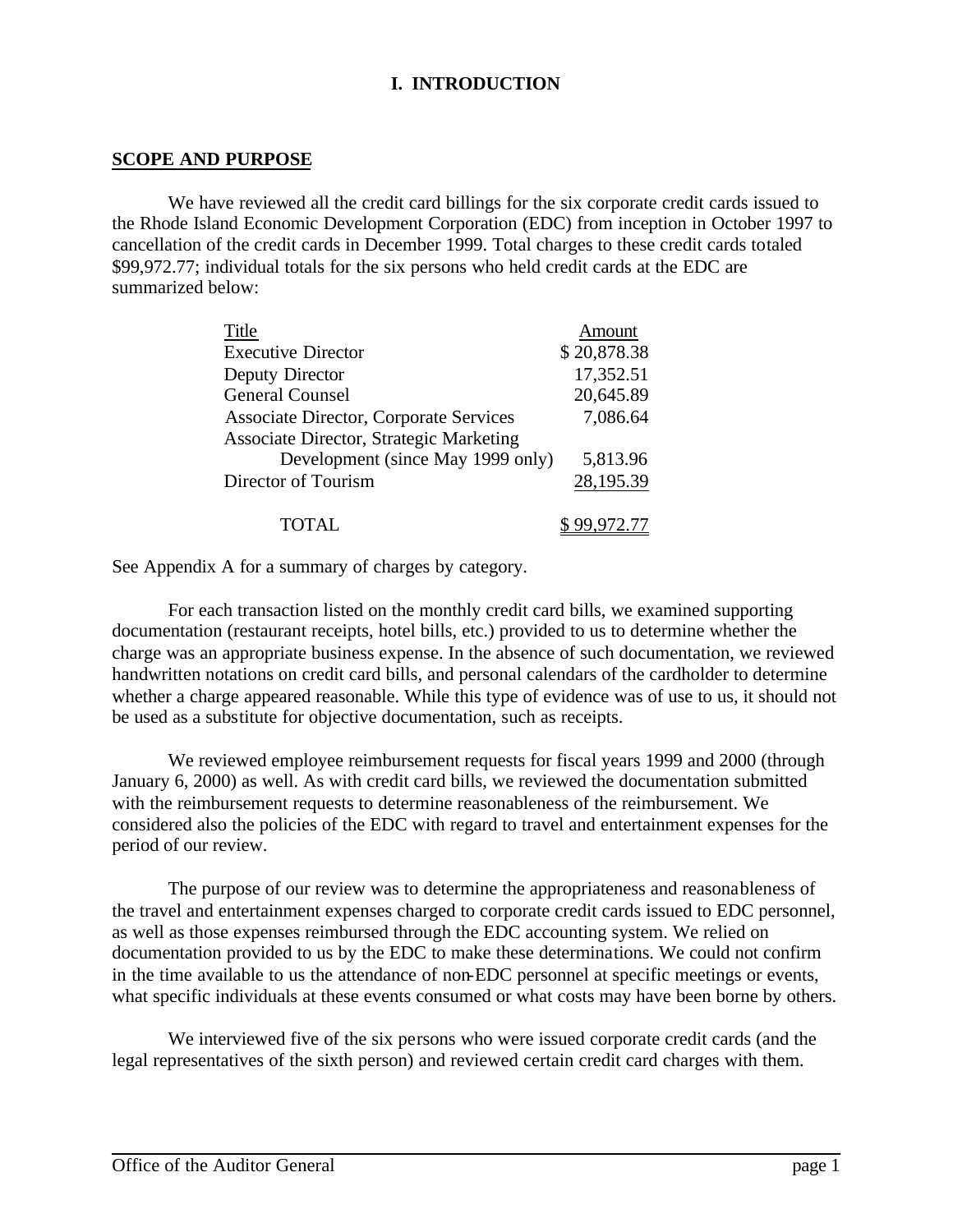#### **II. FINDINGS AND RECOMMENDATIONS**

#### **BUSINESS PURPOSE**

We reviewed each credit card charge and the associated documentation provided by the EDC. This documentation included receipts and billings from restaurants and hotels, receipts from other vendors, credit card statements, and the personal calendars of the six credit cardholders. We utilized this documentation to assist us in determining the acceptability and reasonableness of these credit card charges. Our interviews with the credit cardholders also afforded an opportunity for us to gain an understanding of the business purpose, if any, of these charges.

We noted numerous occasions when documentation for charges on EDC credit cards held by the Executive Director, Deputy Director, General Counsel, and the Associate Director for Corporate Services was inadequate to objectively confirm the business purpose of the charges. We were informed by some cardholders that these were for meals with staff at which business matters were discussed, for interviews which management desired to keep private or confidential, or for meals for staff members working additional hours on special projects.

We believe that issuance of the corporate credit card placed on the cardholder a responsibility to use it only for EDC-related activities, and to retain appropriate documentation for each charge. Charges for which no reasonable documentation existed should have been rejected for payment by the EDC and regarded as personal expenses until the cardholder furnished acceptable documentation.

Seventy charges totaling \$4,628.40 were categorized as supported by "collateral documentation" in a review performed by the EDC's outside auditors. This category indicates that no documentation existed; each cardholder signed a "Certificate of Business Related Expenses" certifying that these charges were related to EDC business. We were able to locate documentation for 28 of these charges, which in aggregate totaled \$2,230.58.

Although the six corporate credit cards issued to EDC personnel have now been cancelled, the policies and procedures formulated by EDC in October 1999 remain in effect. In addition, gasoline credit cards are still being used at both the Quonset Point and Providence locations of the EDC, and these policies and procedures apply to use of gasoline credit cards as well. The October 1999 policies and procedures require the Executive Director of the EDC to limit distribution of general or gasoline credit cards to "personnel who have a frequent need to expend appropriate sums directly associated with the Corporation's business, such that without such credit card of the Corporation the business of the Corporation would be stalled, frustrated or hampered."

The EDC has its own accounting system and checking accounts. Employees who incur business expenses can be reimbursed within a few days by submitting appropriate documentation to the accounting section of the EDC. Therefore, we see little, if any, difficulty attached to having employees incur out-of-pocket expenses related to business expenses associated with travel and entertainment, and subsequently being reimbursed on a timely basis by the Corporation.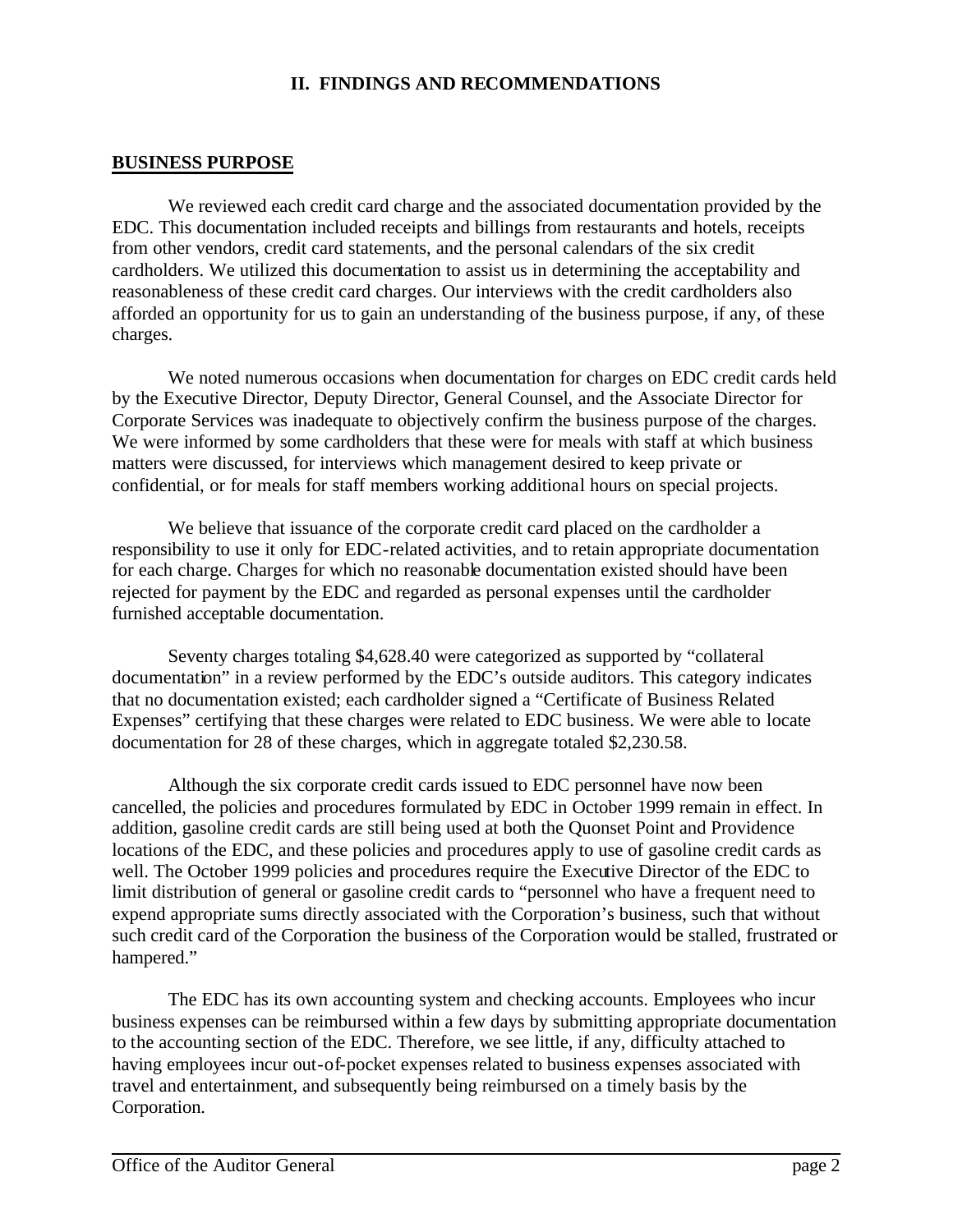We believe that use of corporate credit cards can be beneficial to the Corporation in certain circumstances; however, use of corporate credit cards should only be allowed in accordance with the current policies and procedures of the EDC. These policies and procedures restrict use to those expenditures "directly associated with the business of the Corporation," prohibit personal use, and require expenses incurred to be "reasonable, directly associated with business of the Corporation and consistent with all other expenditure policies of the Corporation."

Lastly, we believe that the amount of business transacted over the Internet will continue to grow and become more prevalent for government agencies in the near future, especially given the wide range of choices available and the demonstrated cost-savings that can be achieved. Companies who sell goods and services over the Internet almost exclusively require that all purchases be made with a credit card.

## **RECOMMENDATIONS**

- 1. Restrict use of corporate credit cards to circumstances directly associated with corporate business; prohibit any personal use.
- 2. Reimburse employees for all other allowable expenses incurred in the conduct of corporate business.

# **MEALS WITH NON-EDC INDIVIDUALS**

The EDC offices are located in the dome building within the Westin Hotel in Providence. We regard this office space as more than suitable for the mission of the Corporation. However, our review disclosed several instances when cardholders held meetings with local business representatives and with government officials at area restaurants and charged the entire restaurant bill to the corporate credit card. For example, the Executive Director charged meals with other state department directors, legislative and municipal officials, and local business leaders at a variety of restaurants.

We also noted that certain EDC employees were reimbursed for in-state meals with non-EDC local officials. Some of these were designated as "relationship-building"events, while others were part of normal business activities.

While these restaurants may have provided a relaxing and congenial atmosphere, we believe the offices and conference rooms of the EDC are also eminently suitable and should have been utilized for these meetings. The Corporation's current policies on entertainment expenses do not address these situations. We believe these policies should be revised to allow for meals with local business representatives with the advance approval of designated management representatives; however, meals with Rhode Island government officials should only be reimbursable under conditions specifically defined by EDC policy.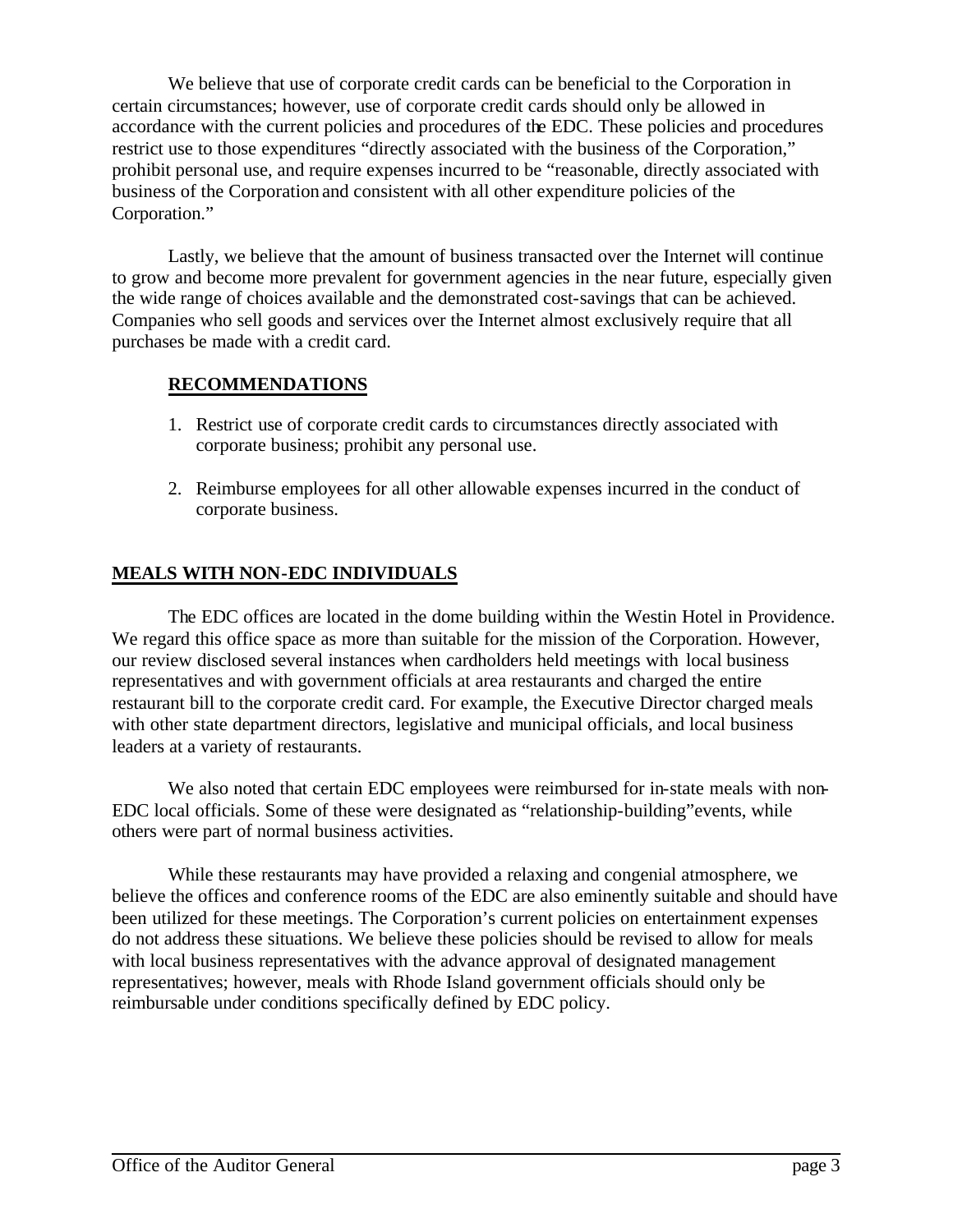We noted also that EDC personnel were reimbursed for meals with federal government officials, both in Rhode Island and out-of-state. EDC personnel would share the total cost of the event equally, including the costs of the non-EDC attendees. EDC management should determine the propriety of paying for the meals of federal government employees, regardless of the location of the meals.

## **RECOMMENDATIONS**

- 3. Revise the current policies on entertainment expenses to allow for meals with local business representatives only with advance approval of designated EDC personnel.
- 4. Develop specific criteria defining when charges incurred for meals and entertainment expenses during meetings with other Rhode Island government officials will be reimbursed.
- 5. Determine the propriety of paying for the meals of federal government employees.

# **MEALS WITH EDC PERSONNEL**

Our review also noted instances in which cardholders charged meals with other EDC staff members. For example, the Executive Director incurred charges for staff lunches and dinners on various occasions. In other instances, meals with individual employees were charged. We believe these meetings should have been held in the offices or conference rooms of the EDC.

We cross-checked these charges to insure that meals were not charged to more than one credit card, or reimbursement request. We found one instance in which the Executive Director incurred a charge for lunch with two staff members at a local restaurant. On that same date, one of these staff members charged for lunch with the Executive Director at another local restaurant. The personal calendars of these individuals both listed lunch with the other on that date. Seemingly contradictory charges should have been reviewed and cleared by EDC staff before payment was approved.

Corporate policies require entertainment expenses to be "directly associated" with the business of the EDC and incurred in association with business travel. We believe that meals and entertainment expenses incurred by employees in meetings with one another do not meet these requirements, and should not be considered reimbursable.

#### **RECOMMENDATION**

6. Prohibit the reimbursement of meals and entertainment expenses incurred by EDC employees in meetings with one another.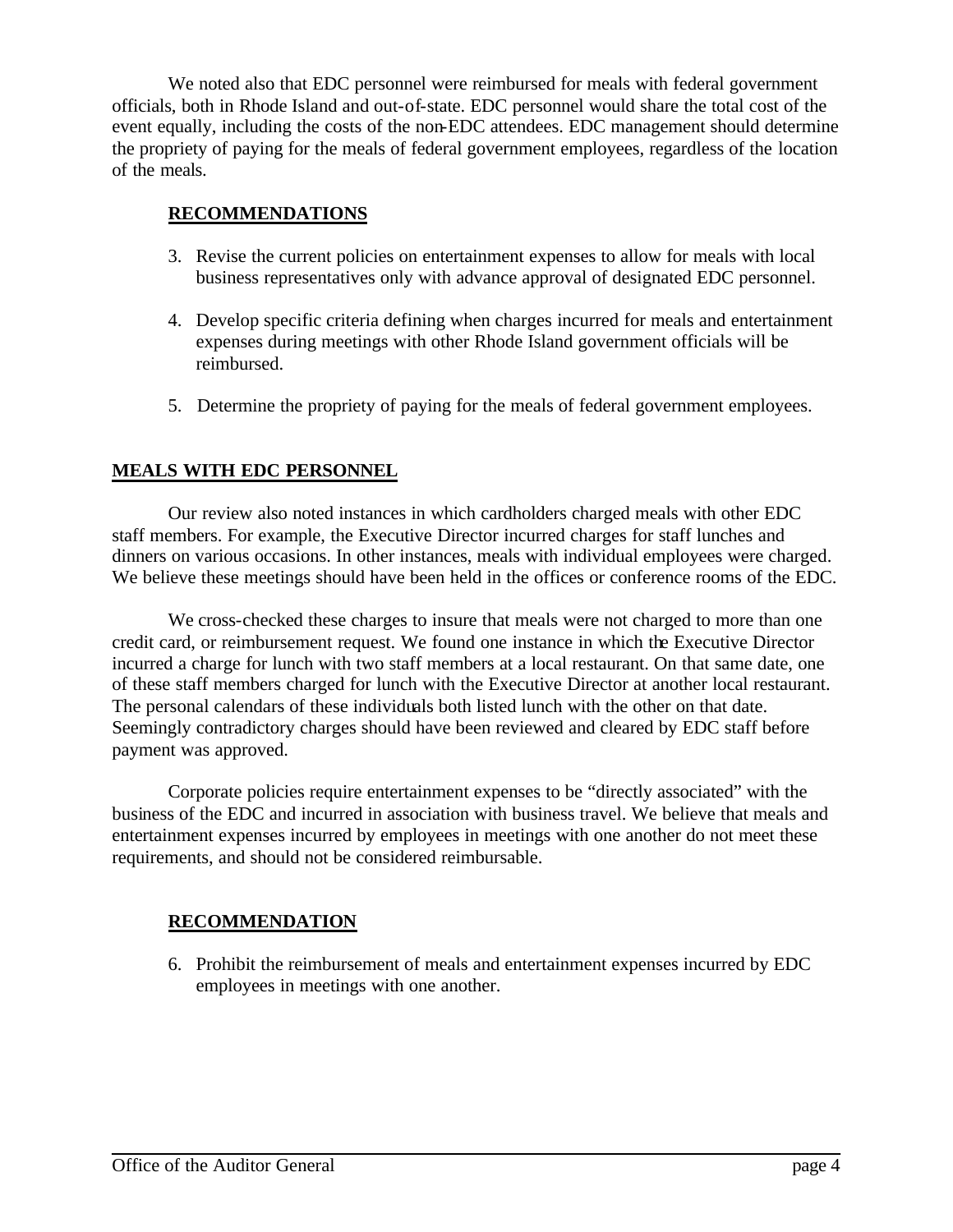#### **OTHER EXPENDITURES**

We found charges to corporate credit cards for items we believe should have been procured by the EDC using corporate purchasing procedures. For example, a classified advertisement costing \$206.50 was charged to one credit card, while \$275 for a leadership directory was charged to another.

We found similar charges in our review of various employee reimbursement requests. For example, \$128.39 was reimbursed for software; \$423 for various professional dues and subscriptions; \$128.85 for a drill and related items; and \$53.49 for a bookcase.

 These kinds of transactions should have been processed through the purchasing office of the EDC. Using credit cards for these purchases, or reimbursing employees for expenses incurred, can result in circumventing the purchasing and budgeting functions of the corporation, and lead to excessive or unnecessary costs.

Our review also determined that expenditures for persons other than the assigned cardholder were charged to these credit cards. On January 31, 1998, a Chicago hotel bill of \$1,004.84 was charged to the credit card of the Deputy Director of the EDC. The hotel room was actually used by another EDC employee. This charge was initiated by the EDC, and was supposedly necessary because the traveler was a last-minute substitute for another employee, and did not have a personal credit card.

In another instance, an EDC employee used the credit card of the Associate Director for Corporate Services to charge \$48 at the United States Postal Service office and \$5.97 at an office supply store, both in Cranston. On that same date (December 17, 1998), \$187.84 was charged to the same corporate card at a greeting card store located in the same Cranston shopping center. The receipt for this transaction did not indicate who made the purchase; however, we were informed by the cardholder that this was for the purchase of Christmas cards to be sent out from the EDC.

On May 12, 1998, the EDC charged \$403.61 for the airfare of an employee of the Lieutenant Governor's office to an EDC credit card, and on June 15, 1998, also charged a hotel bill of \$502.71 in Oklahoma City to the same card. These costs were incurred for participation of the employee at the National Lieutenant Governor's Association annual meeting, and was considered to be related to economic development. EDC personnel informed us that these charges have not been reimbursed to the Corporation.

Allowing other persons to utilize an assigned credit card weakens internal control over these instruments and can lead to inappropriate transactions being charged to the cards.

Our review of employee reimbursement requests yielded similar charges that we regard as inappropriate. For example, we noted reimbursements for:

- a gasoline purchase for an employee who was receiving mileage allowance;
- a purchase of seven gift certificates of \$50 at a restaurant for the non-management members of a healthcare advisory committee;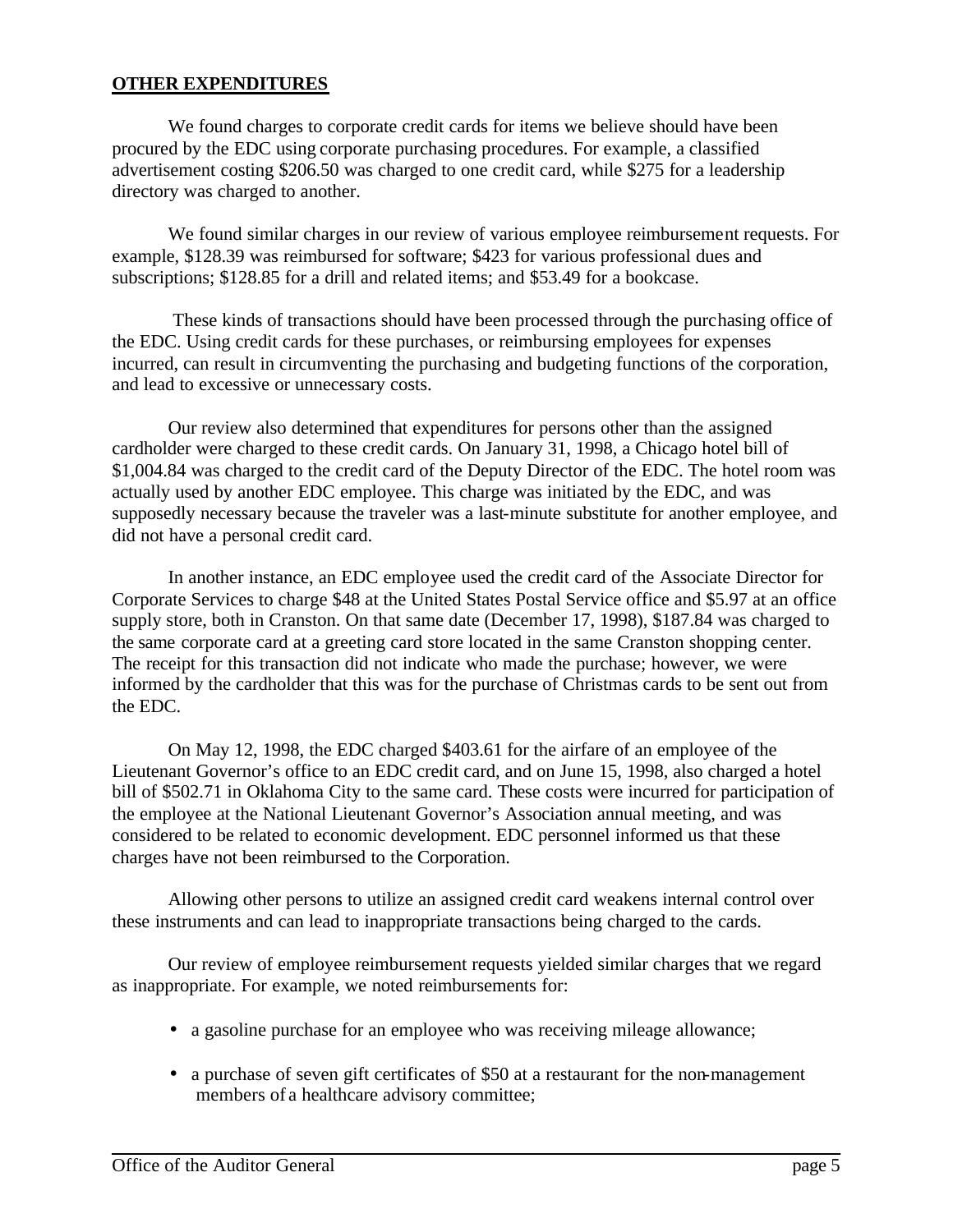- a \$10 parking ticket (this was reimbursed on February 8, 2000, following our inquiry); and
- a charge of \$99.83 for a hotel room charge (the employee stayed three nights but included four nights on the expense reimbursement request; this was repaid by the employee on February 9, 2000, following our inquiry).

EDC has not utilized a per diem allowance to reimburse employees for out-of-state travel. The current state per diem is \$24 for meals related to out-of-state-trave l, an amount we regard as clearly inadequate when the employee travels to large cities, such as Washington, Philadelphia, and New York City. We believe the EDC should formulate a policy that would reimburse based on either (i) a per diem allowance suitable to the national and international locations where EDC personnel travel, or (ii) appropriate levels of actual expenditures incurred. The EDC may wish to utilize an outside consultant to assist in determining an objective basis for these amounts.

## **RECOMMENDATIONS**

- 7. Require EDC employees to follow purchasing policies and procedures in procuring goods and services.
- 8. Formulate an appropriate meal reimbursement allowance policy for employees traveling to out-of-state locations.

# **LACK OF FORMAL WRITTEN POLICIES**

The EDC has general policies governing travel, entertainment, and other reimbursable employee expenses. In many instances, however, these policies do not:

- provide specific criteria as to what is allowable and unallowable;
- define dollar limitations (i.e. the maximum amount that will be reimbursed in a given situation); or
- provide employees with any parameters as to what constitutes a "reasonable" business expense.

Our interviews with EDC officials along with our review of literature provided by EDC indicates that many states have adopted a quasi-public structure for their economic development agencies. One of the main reasons this type of organization has been favored is because it allows for greater flexibility in conducting efforts to recruit companies to relocate to the state, retain companies that are being recruited by other states, and assist companies wishing to expand in Rhode Island. These efforts include entertaining clients, which from time to time involves meals and the consumption of alcohol. Thus, EDC must develop policies that are flexible enough to ensure that it remains competitive with other states while at the same time instituting adequate controls to provide assurance that travel and entertainment expenditures are both reasonable and well documented.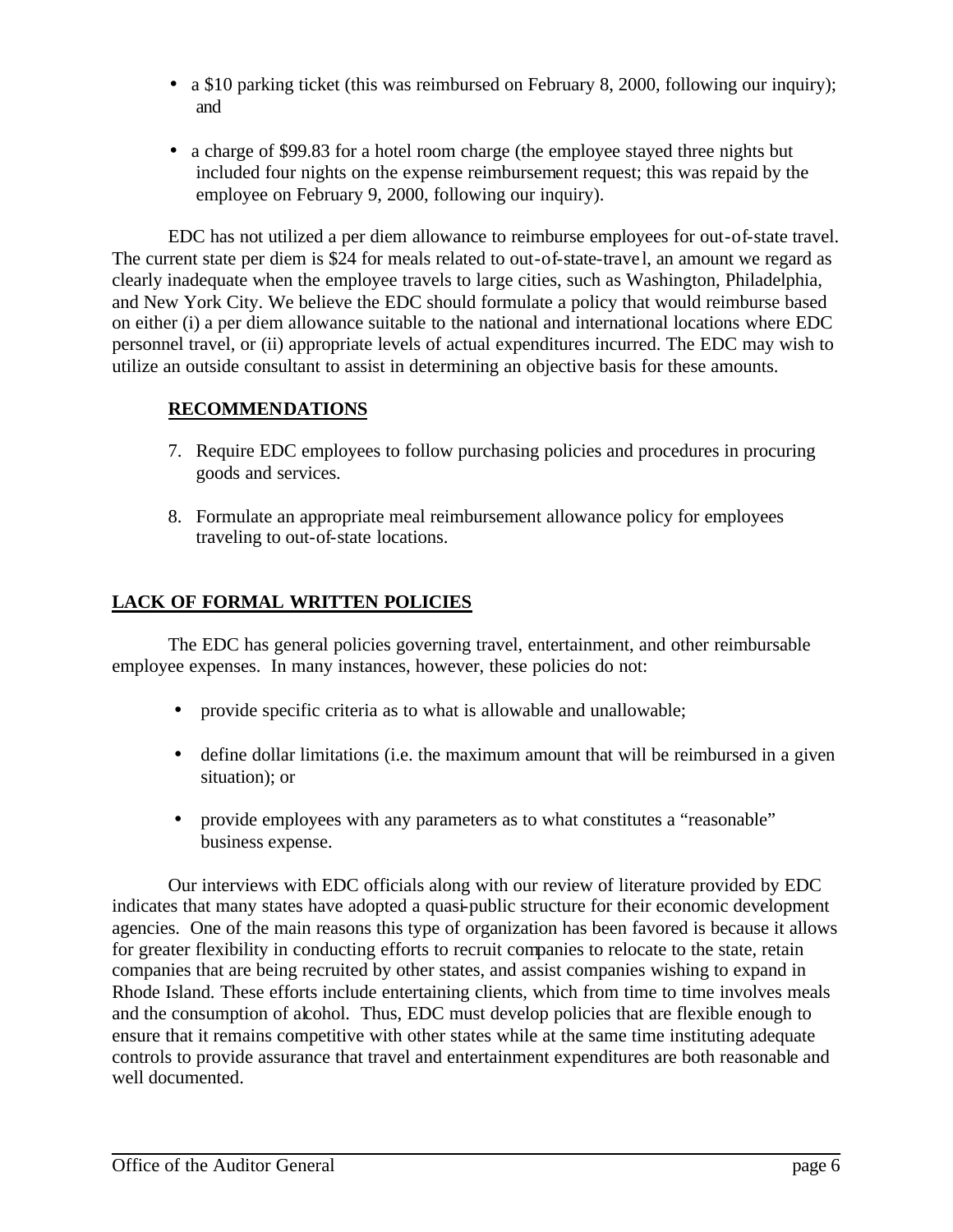Besides travel and entertainment, other types of business expenses incurred by employees have traditionally been reimbursed but are not governed by any official policies. Additionally, there are certain situations that can commonly occur during the course of conducting business for which no official guidance currently exists. The following list delineates examples of areas where EDC presently has no formal written policies:

- $\Box$  Criteria for the types of business meals that are eligible for reimbursement
- $\Box$  Payment of professional dues
- $\Box$  Spouses accompanying employees on trips
- <sup>q</sup> Reimbursement of business calls made on personal cell phones
- <sup>q</sup> Personal use of EDC computers, including Internet access
- $\Box$  Alcohol
- <sup>q</sup> Rental cars
- □ Cash advances for travel
- $\Box$  Personal phone calls made on business trips

We wish to emphasize that in the majority of these areas EDC has always had informal policies governing reimbursements to employees and has generally applied them consistently. However, the lack of formal written policies is a weakness and leaves open the possibility that abuse could occur in the absence of any official and specific guidance.

In response to the recent controversy over EDC credit card usage, the Governor appointed a management team to oversee EDC operations until a new director is selected. This committee has given top priority to reviewing and revamping all of EDC's policies and procedures, which is clearly a needed and prudent course of action. We encourage the management team to include the subject areas we have identified in this report when compiling these new guidelines.

## **RECOMMENDATION**

9. Establish formal written policies governing travel, entertainment, and other reimbursable employee expenses.

## **OUT-OF-STATE TRAVEL**

In its December 13, 1999 report, *Review of Credit Card Expenses and Travel Activities*, the Bureau of Audits noted that EDC should have a uniform set of guidelines for out-of-state travel. According to the Bureau, EDC employees were responsible for arranging their own travel plans. Some employees booked their flights through travel agencies, those with corporate credit cards sometimes charged flights directly to their cards, and others used personal funds and sought reimbursement from EDC.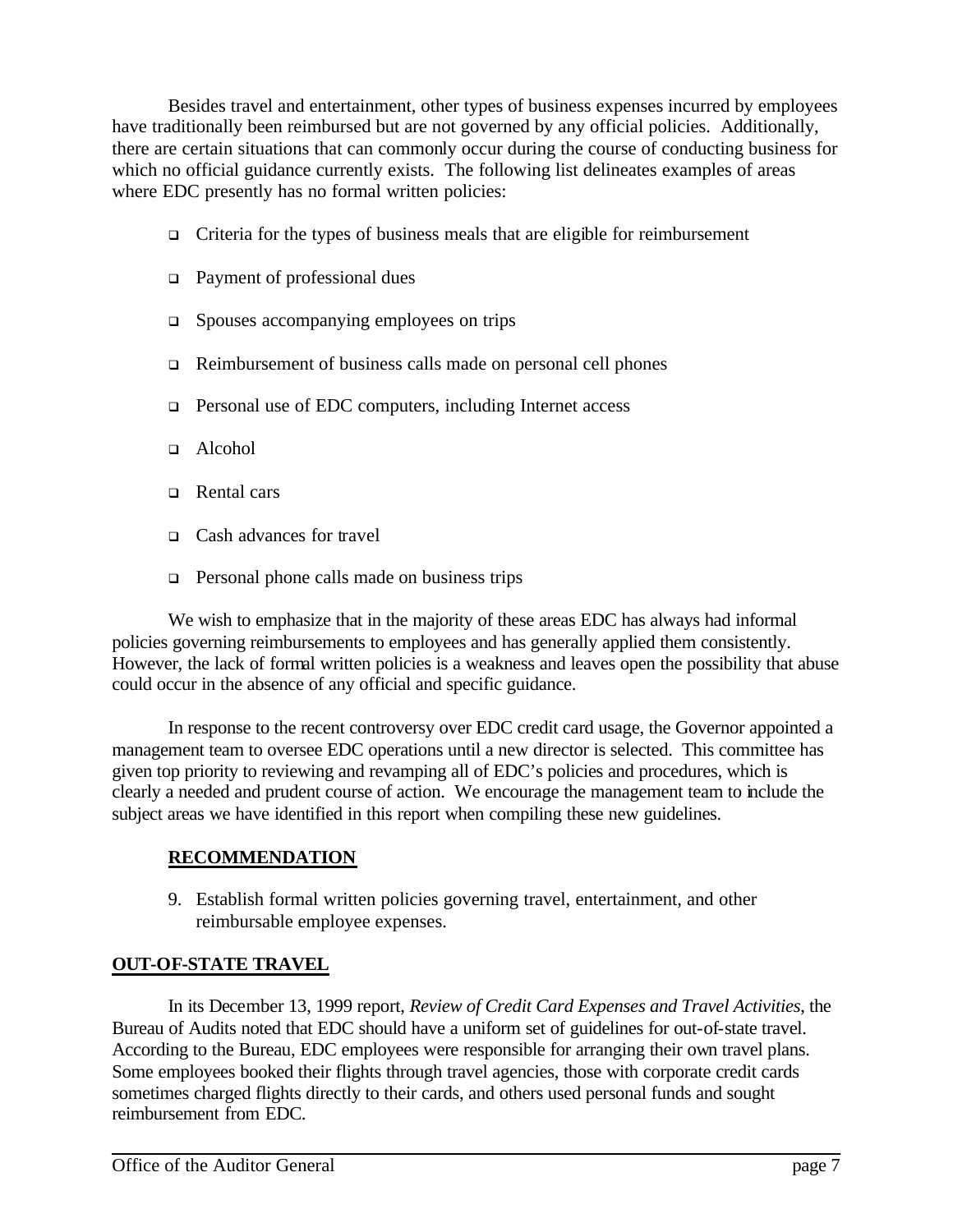The Assistant Director for Fiscal Affairs informed us that the majority of airline travel is booked through one travel agency, although this agency was not selected as the result of any procurement process. During fiscal 1999, this travel agency handled the processing of approximately \$30,000 in airline tickets for the EDC.

On November 7, 1997, the State Controller's Office issued revised travel policies that consolidated all out-of-state travel activity for State departments and agencies by contracting with a single travel agency to coordinate all travel arrangements. We believe that EDC should determine whether it would be more cost effective and efficient to use the services of this travel agency.

# **RECOMMENDATION**

10. Determine whether it would be more cost effective and efficient to use the services of the travel agency under contract with the state to coordinate all out-of-state travel.

# **SUPPORTING DOCUMENTATION**

Our review disclosed a lack of consistency among the cardholders regarding the retention of documentation to support credit card charges. We found monthly credit card bills for which there was no supporting documentation of any kind, or for which the only support was handwritten explanations on the bill itself. For many restaurant bills, the receipt submitted disclosed the total of the bill, but did not delineate the number of persons present for the meal, or whether alcoholic beverages were included. We are aware that EDC regarded alcoholic beverages as acceptable for certain business meals; however, absent sufficient documentation, we could not determine whether other meals also included alcoholic beverages.

While we recognize that it is not practical to require detailed receipts for incidental smalldollar expenses, EDC needs to establish a strict policy that requires employees to submit detailed receipts for all business expenditures in excess of an established threshold (e.g. \$10). Furthermore, any subject expenses that are not accompanied by a detailed receipt should not be reimbursed.

We also noted many instances where agendas were not included as supporting documentation when employees submitted requests for reimbursement for attendance at conferences. Without the inclusion of agendas, EDC accounting personnel reviewing reimbursement requests cannot determine whether any meals were included in the cost of the registration fee for a particular conference.

During our review of employee expense reimbursement requests, we noted three instances where employees were reimbursed for certain meal costs incurred while attending conferences, even though the agendas for those conferences indicated that these meals were included as part of the registration fee. One employee was reimbursed for two breakfasts and one lunch. In another instance, the conference agenda indicated that the registration fee included an evening reception, but the employee was reimbursed for dinner on that same night. In the third instance, an employee was reimbursed for breakfast even though this meal was included as part of the registration fee.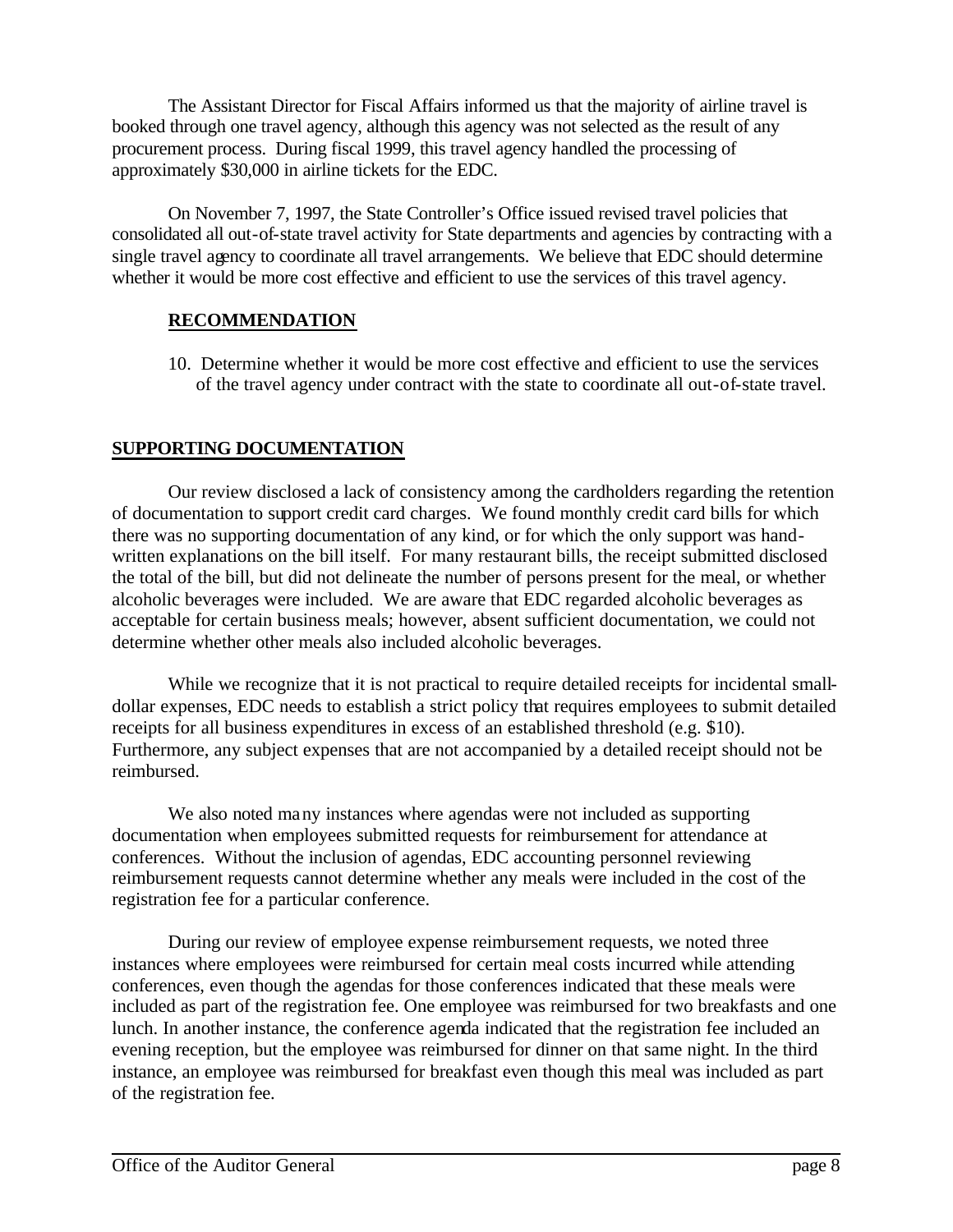We realize that in certain circumstances it would be reasonable for an employee to receive reimbursement for a meal even if it was included in the cost of the conference registration fee, particularly when the opportunity to make an advantageous business connection arises. However, any exceptions must be well documented, including a detailed rationale explaining the need for the meal.

#### **RECOMMENDATIONS**

- 11. Revise corporate policies on travel and entertainment expenses to require complete supporting documentation for reimbursable expenses, including the number of persons present, and, where applicable, the conference agenda.
- 12. Adopt a policy of not reimbursing any expenses in excess of a predetermined threshold unless detailed receipts support the expenses.
- 13. Include a detailed rationale explaining the business necessity for reimbursing the cost of meals that were included in the conference registration fee.

On November 14, 1997, an internal memo from EDC's human resources department stated that all expense reimbursement requests for travel and training activities needed to be accompanied by a concise "summary/outcome" report. This report, which employees have been directed to submit to their respective manager, should include (a) a one-sentence rationale for the employee's attendance or involvement in the activity; (b) brief bullet points listing the topics covered or issues addressed; and (c) a statement summarizing the benefits of the activity, as well as any recommended actions and follow-up.

EDC senior management officials informed us that this policy was still in effect, but employees have not consistently complied with it. Regarding the method of documentation, some employees submit paper copies, some store the information on their computers, and some convey this information verbally at meetings. No standardized form was developed for this requirement.

We believe that maintaining this type of information is an important and useful management tool, particularly given the amount of time, effort, and financial resources that EDC commits to business travel and training activities. Of particular importance are the rationale for the activity and the benefits that resulted. EDC needs to ensure that all employees comply with this essential record-keeping policy and maintain this documentation in a uniform manner by using a standardized form.

## **RECOMMENDATIONS**

- 14. Ensure that all employees comply with policy of submitting summary reports for all travel and training activities.
- 15. Develop a standardized form to document travel and training activities.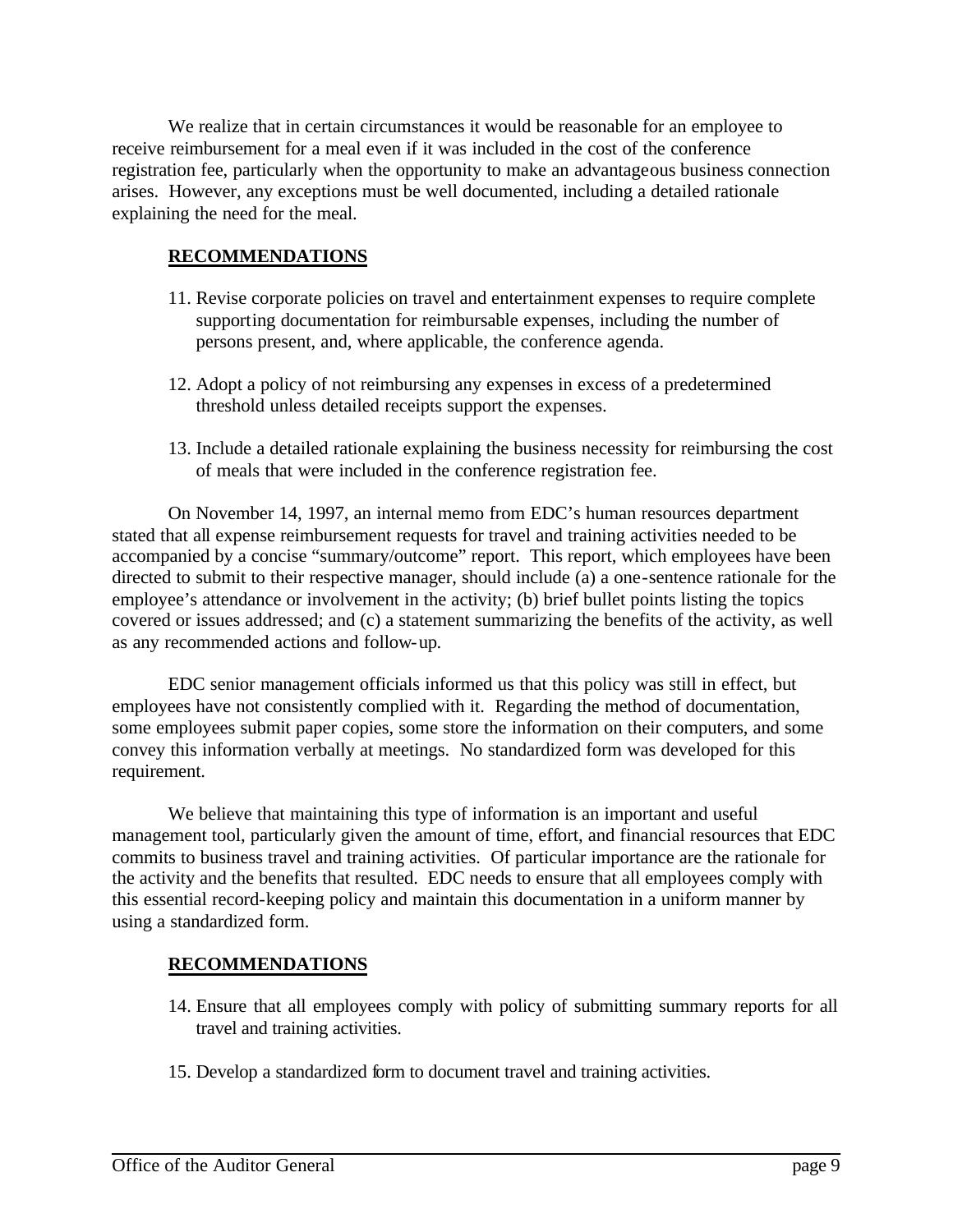#### **PARKING TICKETS**

In its December 13, 1999 report, *Review of Credit Card Expenses and Travel Activities*, the Bureau of Audits noted that between March 1998 and December 1999, a total of \$325 in City of Providence parking tickets had been paid by EDC. The Associate Director for Fiscal Affairs informed us that EDC had a long-time policy of paying employee parking tickets that were received during the course of conducting official EDC business.

We reviewed all available records pertaining to the payment of parking tickets and determined that between December 1992 and December 1999, EDC and its predecessor agencies had paid a total of \$830 for 56 parking tickets. Additionally, our review of employee reimbursement vouchers also disclosed another parking ticket that was paid for an EDC employee who had parked in a restricted area in East Providence on November 5, 1998. The employee subsequently reimbursed this item on February 8, 2000 after we brought this matter to the attention of EDC management.

Although none of the amounts paid in any of these instances were material, parking tickets are nonetheless a violation of law and should not be paid by a government agency. EDC needs to adopt a formal written policy prohibiting this practice.

# **RECOMMENDATION**

16. Establish a formal written policy prohibiting the practice of paying parking tickets.

## **PETTY CASH**

Government agencies frequently incur expenditures for such items as postage, supplies, and other small dollar items. Payment by check in these instances would result in delay, inefficiency, and the administrative expense of maintaining records, processing vouchers and issuing checks for relatively immaterial amounts. In these cases, it is standard practice to maintain a petty cash fund.

These funds are placed in the custody of a specific employee who is responsible for dispersing cash according to established guidelines regarding the maximum dollar amount allowed, as well as the types of allowable expenses. Each time a disbursement is processed from the petty cash fund, the details of the transaction need to be documented on a receipt form, and the form needs to be signed by the employees who conducted the transaction and the custodian of the fund. When the fund reaches a predetermined minimum amount, it is then replenished.

The Associate Director for Fiscal Affairs informed us that EDC maintains a \$200 petty cash fund at its Providence office and a \$100 petty cash fund at its Quonset Point office. Each fund has its own custodian who prepares an expense reimbursement request (backed up by petty cash receipt forms) whenever replenishment is necessary. Checks for both funds are processed and issued from EDC's Providence office.

During our review of employee expense reimbursement requests, we noted certain areas where controls over Quonset Point's petty cash fund could be improved. In many instances,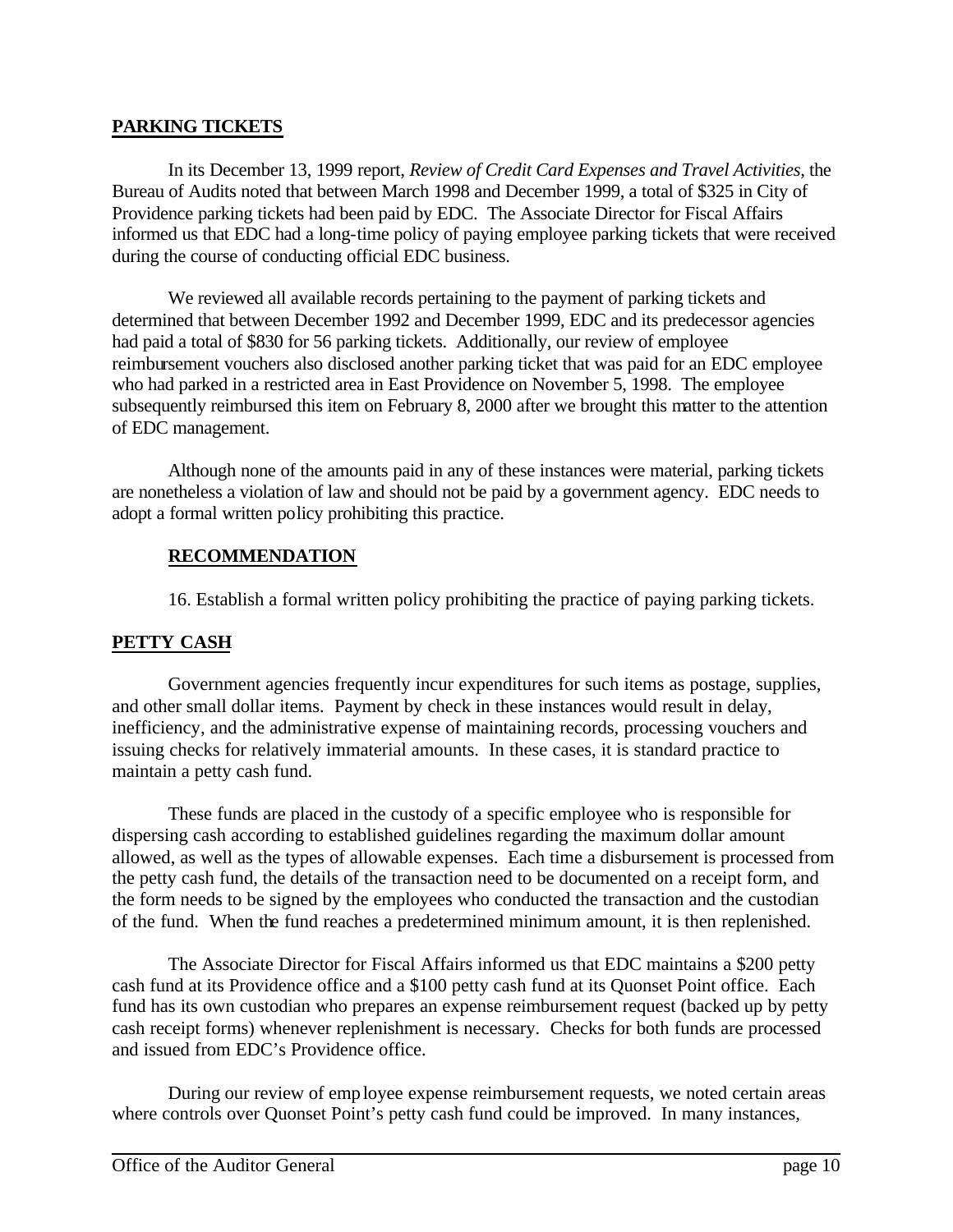petty cash receipt forms were not signed by either the employee who conducted the transaction or the fund custodian, and in some cases, neither one. Without these signatures, an appropriate determination cannot be made regarding who made a particular purchase or whether the custodian granted approval. In order to maintain adequate control over petty cash transactions and ensure proper oversight, supporting documentation must include the signatures of the individuals conducting the transaction and the fund custodian.

## **RECOMMENDATION**

17. Require both the custodian and the individual conducting the transaction to sign a petty cash receipt form every time a purchase is paid from the Quonset Point petty cash fund.

Although it is common practice to establish a maximum dollar amount threshold for an individual purchase paid from petty cash, we were informed by the Associate Director for Fiscal Affairs that EDC currently does not have a formal policy limiting the amount per transaction. We believe that the current funding level of EDC's Quonset Point petty cash fund should be increased to \$200 which would be equivalent to the Providence office's petty cash fund.

Even if the Quonset Point petty cash fund is increased to \$200, individual transactions should generally not exceed \$25. We noted 25 instances during fiscal 1999 and 2000 to date where individual transactions paid from the Quonset Point petty cash fund exceeded \$25, including \$82 for plants, \$50 for replacing a van window and \$49 for a senior staff lunch.

EDC needs to establish a formal policy setting a maximum limit for individual petty cash transactions. Otherwise, these funds will have to be replenished frequently, defeating one of the main purposes of establishing a petty cash fund--reducing the administrative expense associated with processing vouchers and issuing checks. If a \$25 individual transaction limit proves to be insufficient, then EDC can always opt to further increase the total value of the Quonset Point petty cash fund and set a higher individual transaction threshold.

## **RECOMMENDATIONS**

18. Increase the funding level of the Quonset Point petty cash fund to \$200.

19. Establish a maximum dollar limitation for individual petty cash transactions.

We also noted numerous instances where staff lunches were paid from the Quonset Point petty cash fund. Additionally, this fund was used to pay for such items as flowers, engraved plates, fees for commercial driving license tests, and mileage reimbursement. We do not believe that the petty cash fund is intended to cover these types of transactions; however, EDC presently does not have a formal written policy that outlines petty cash guidelines. In order to avoid questionable purchases from the petty cash fund in the future, EDC needs to establish criteria regarding the types of expenditures that are eligible for payment.

## **RECOMMENDATION**

20. Establish specific criteria for petty cash purchases.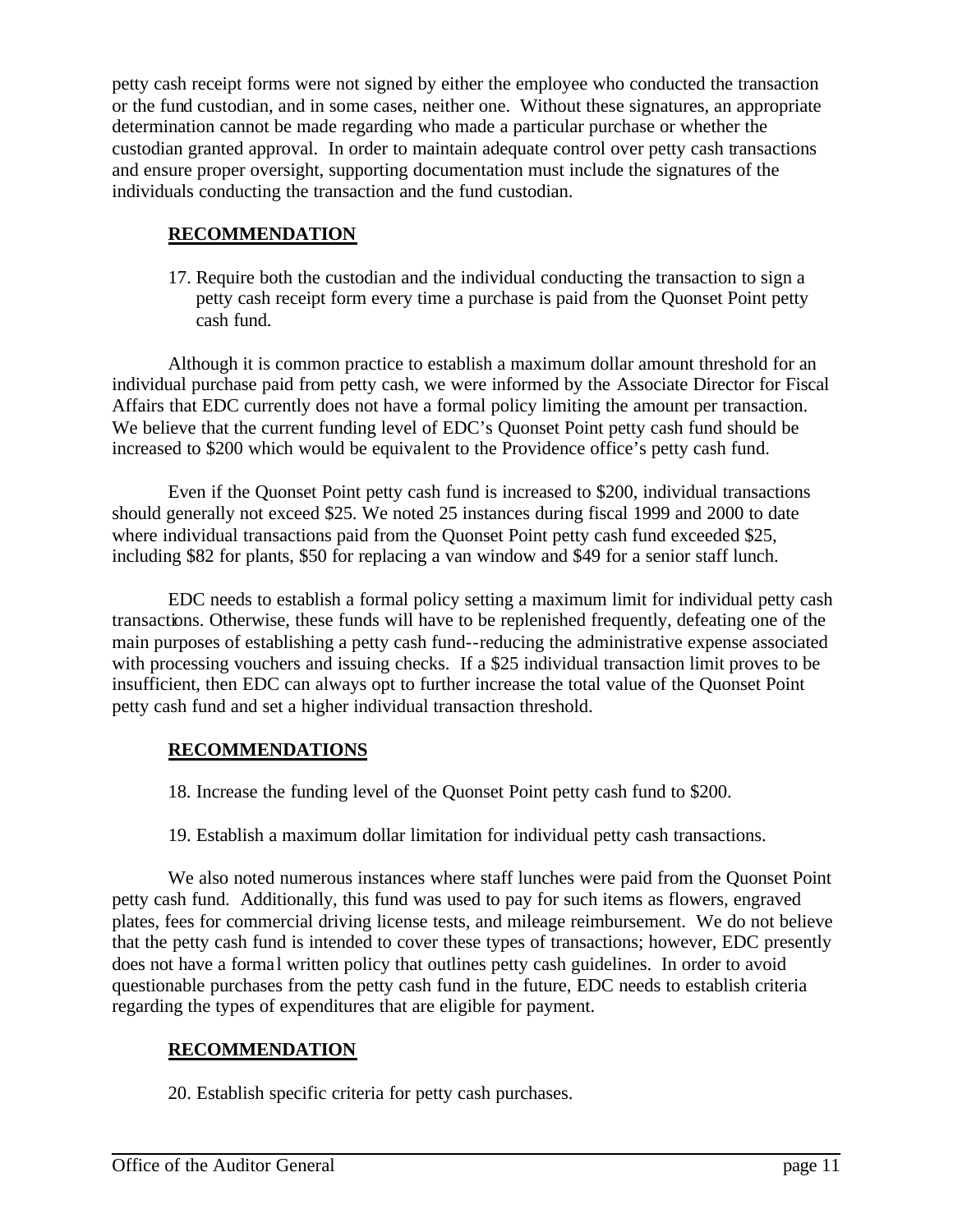# **EDC Credit Card Charges - Summary by Category of Expenditure**

| <b>CATEGORY OF</b><br><b>EXPENDITURE</b>     | <b>TOTAL</b><br><b>CHARGES</b> | <b>TOTAL</b><br><b>NUMBER OF</b><br><b>CHARGES</b> |
|----------------------------------------------|--------------------------------|----------------------------------------------------|
| <b>Hotel Rooms</b>                           | \$26,276.41                    | 56                                                 |
| <b>Meals - Business</b>                      | 22,417.01                      | 150                                                |
| Travel Related (primarily airfare)           | 17,383.09                      | 86                                                 |
| Personal (Note: all charges were reimbursed) | 6,600.21                       | 47                                                 |
| Dues, Fees & Subscriptions                   | 6,353.37                       | 89                                                 |
| Collateral                                   | 4,628.40                       | 70                                                 |
| Meals - Staff                                | 4,559.06                       | 85                                                 |
| Meals - Non EDC                              | 4,498.29                       | 78                                                 |
| <b>Display Rentals</b>                       | 4,092.92                       | 6                                                  |
| Other#                                       | 3,164.01                       | $\overline{37}$                                    |
|                                              | \$99,972.77                    | 704                                                |

# = Includes phone calls, supplies, equipment, promotional items, rentals, and sundry charges (under \$20) incurred while traveling